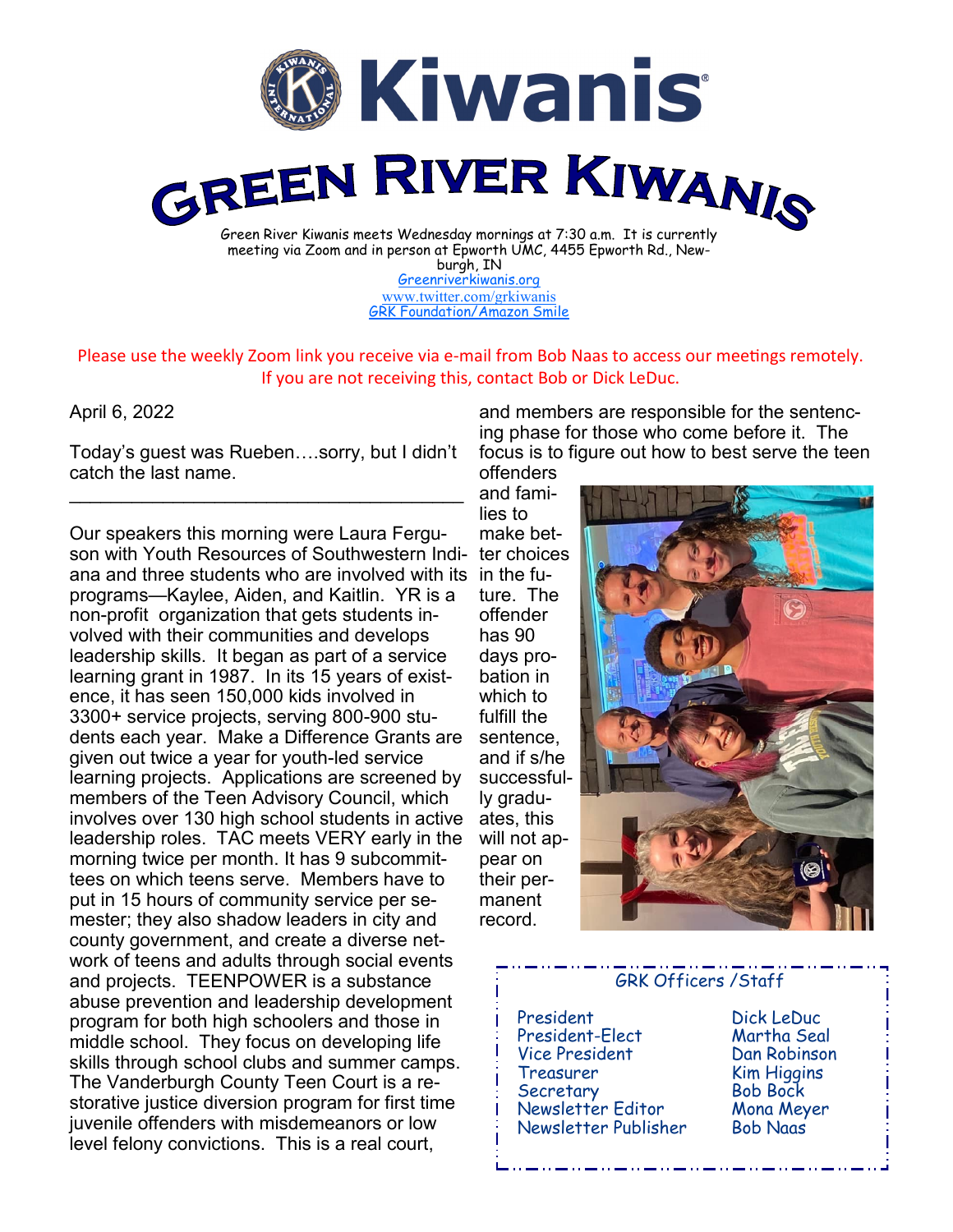GRKiwanians have been invited to shop at the Columbia store in Henderson April 1-24. To do so you MUST bring along the invitation and proof of affiliation that you received via email from **Amy Fehn** yesterday, in addition to a photo ID. If you did not receive this, contact **Amy**.

BBQ sales are going well, with 143 ribs and 172 tenderloins sold so far! Keep up the good work—you can turn in orders to **Terry Davis**  through noon this Friday, April 8. Pick-up is at Christ Church UCC, 3601 Washington Ave, from 12:00 - 2:00 on Saturday, April 16.

Dinner night out is April 21 at the Log Inn— CASH ONLY!!



Save June 2 for the golf outing to benefit Riley. It will be held at Cambridge Golf Course, with a morning and afternoon flight. Contact **Ed Ziemer** if you or someone you know will be a hole sponsor.

 $\mathcal{L}_\text{max}$  , and the set of the set of the set of the set of the set of the set of the set of the set of the set of the set of the set of the set of the set of the set of the set of the set of the set of the set of the

If your team still needs to attend a Circle K meeting at UE, be aware that the last one for the school year will be April 19 at 6 p.m. Contact **Sylvia DeVault** for the location.

 $\mathcal{L}_\text{max}$  , and the set of the set of the set of the set of the set of the set of the set of the set of the set of the set of the set of the set of the set of the set of the set of the set of the set of the set of the



BUG program at Holy Spirit on April 22—contact **Sylvia DeVault** for the time and where to meet

Thought of the week, courtesy of **Dan Oates**  (but delivered by **Mona Meyer**):



Next week we will have 2 programs: Spiritual Aims, and John Abbey speaking about afterschool programs at **Lincoln Elementary School**